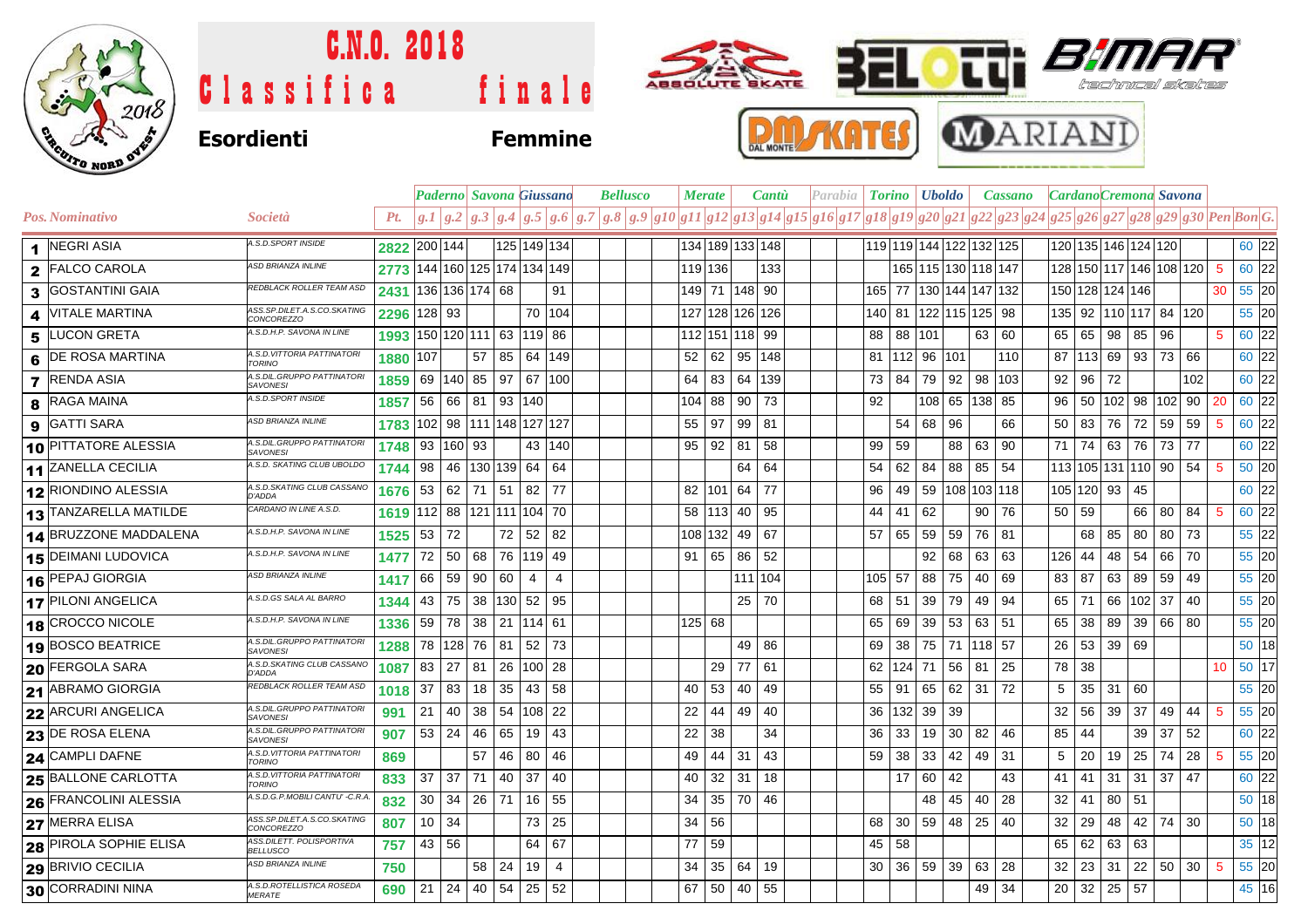

## C.N.O. 2018 Tii *81* **BEL** ABBOLLTE BKATE Classifica finale

# **Esordienti Femmine**





|                              |                                                   |     |                 |                           |                | <b>Paderno</b> Savona Giussano |                 |                   |                                                                                                                                     | <b>Bellusco</b> |  | <b>Merate</b> |    | <b>Cantu</b>       |                |  | Parabia   <b>Torino   Uboldo</b> |                |              |                | <b>Cassano</b> |  | CardanoCremona Savona |     |                 |                |          |              |   |               |
|------------------------------|---------------------------------------------------|-----|-----------------|---------------------------|----------------|--------------------------------|-----------------|-------------------|-------------------------------------------------------------------------------------------------------------------------------------|-----------------|--|---------------|----|--------------------|----------------|--|----------------------------------|----------------|--------------|----------------|----------------|--|-----------------------|-----|-----------------|----------------|----------|--------------|---|---------------|
| Pos. Nominativo              | Società                                           | Pt. |                 |                           |                |                                |                 |                   | $g.1 g.2 g.3 g.4 g.5 g.6 g.7 g.8 g.9 g10 g11 g12 g13 g14 g15 g16 g17 g18 g19 g20 g21 g22 g23 g24 g25 g26 g27 g28 g29 g30 PenBon G.$ |                 |  |               |    |                    |                |  |                                  |                |              |                |                |  |                       |     |                 |                |          |              |   |               |
| 31 CASTALDINI CHIARA         | <b>GREEN TEAM PIACENZA</b><br>A.S.DILETTANTISTICA | 661 |                 | 88 53                     | 4              | 48 77 34                       |                 |                   |                                                                                                                                     |                 |  | 70            | 41 | 73                 | 34             |  | 36<br>68                         |                |              |                |                |  |                       |     |                 |                |          |              |   | 35 12         |
| 32 CODIBUE ELEONORA CIANTIRA | A.S.D.SKATING CLUB CASSANO<br>D'ADDA              | 611 |                 | $21 \mid 27 \mid 32 \mid$ |                | 32                             |                 |                   |                                                                                                                                     |                 |  | 49            | 32 | 49 31              |                |  |                                  | 33             | 19           | 13             | 40             |  | 65                    | 26  | 63 34           |                |          |              |   | 45 16         |
| 33 CINELLI MARTINA           | CARDANO IN LINE A.S.D.                            | 587 |                 |                           |                |                                | 37              | 16                |                                                                                                                                     |                 |  | 19            | 20 | 67                 | 31             |  | 55<br>35                         | 48             | 22           | 72             | 34             |  | 26                    | 18  | 25              | 22             |          |              | 5 | 45 16         |
| 34 CIURLEO AIDA              | <b>ASD SPEEDY ROLLER</b><br>CASSANO D'ADDA        | 586 | 5               | 21                        | 26             | 36                             |                 |                   |                                                                                                                                     |                 |  | 28            | 26 | 25                 | 43             |  | $20$   115                       | 39             | 24           | 49             | 22             |  | 5                     | 23  | 13 <sup>1</sup> | 16             |          |              |   | $50$ 18       |
| 35 BAILO ASIA                | A.S.DILETT. PADERNESE                             | 585 | 30              | 43                        | 32             | 48                             | $25$ 31         |                   |                                                                                                                                     |                 |  | 40            | 41 | $31 \overline{37}$ |                |  |                                  | 27             | 33           | 4              | 43             |  | 14                    | 15  | 13 28           |                |          |              |   | $50$ 18       |
| 36 INVERNIZZI CHIARA         | A.S.D. SKATING RHO                                | 574 | 30              | - 30                      | 40             | 21                             | 43              | 22                |                                                                                                                                     |                 |  | 22            | 17 |                    |                |  | 25<br>22                         |                | $33 \mid 30$ | 19             | 10             |  | 5                     | 14  | 48              | 4              | 61       | 23           |   | 55 20         |
| 37 BARLOCCO ANNA             | A.S.DIL.GRUPPO PATTINATORI<br><b>SAVONESI</b>     | 569 | 37              | 21                        | 63             | 35                             | 65              | -34               |                                                                                                                                     |                 |  |               |    | 80                 | -37            |  | 33<br>20                         |                |              | 4              | 31             |  |                       |     |                 |                | 37       | 32           |   | 40 14         |
| 38 GUZZETTI SARA             | A.S.D. SKATING CLUB UBOLDO                        | 553 | 5               | 8                         | 40             | 36                             | 10              | - 40              |                                                                                                                                     |                 |  |               | 29 | 49                 | 40             |  |                                  | 22             | 36           | 25             | 22             |  | 41                    | 32  | 4               | 18             | 28       | 18           |   | 50 19         |
| 39 BRUSAMOLINO ALESSIA       | A.S.D.SKATING CLUB CASSANO<br>D'ADDA              | 549 | 5               | 5                         | 18             | 4                              | 10              |                   |                                                                                                                                     |                 |  | 9             | 20 | 25                 | 25             |  | 8                                | 48             | 19           | 40             | 37             |  | 26                    | 20  | 63              | 28             | 35       | 44           |   | 60 22         |
| 40 BRAMBILLA VIOLA           | ASS.DILETT. POLISPORTIVA<br><b>BELLUSCO</b>       | 542 |                 | $62$   19                 |                |                                | 37              | 37                |                                                                                                                                     |                 |  | 61            | 79 |                    |                |  |                                  |                |              | 4              | 49             |  | 5                     | 78  | 39              | 37             |          |              |   | 35 12         |
| 41 STETCO GIORGIA LORENA     | A.S.D.ROTELLISTICA ROSEDA<br><b>MERATE</b>        | 531 |                 | $24 \mid 43$              |                |                                | 43              | $\overline{4}$    |                                                                                                                                     |                 |  | 49            | 74 |                    |                |  |                                  | 22             | 33           | 4              | 37             |  | 50                    | 47  | $19$ 42         |                |          |              |   | 40 14         |
| 42 GRIPPA LUDOVICA SARA      | A.S.D. VITTORIA PATTINATORI<br><b>TORINO</b>      | 499 | 10 <sub>1</sub> | -5                        | 21             | 32                             | 25              | 4                 |                                                                                                                                     |                 |  | 15            | 12 | 50                 |                |  | 25<br>30                         | 33             | 22           | 19             |                |  | 20                    | 5   | 31              | 9              | 46       | 25           |   | 60 22         |
| 43 VIGLIOLA CECILIA          | A.S.DIL.GRUPPO PATTINATORI<br><b>SAVONESI</b>     | 466 |                 | $54 \mid 21$              | 4              | 4                              | 4               | $12 \overline{ }$ |                                                                                                                                     |                 |  |               |    | 31                 | 22             |  | 28<br>36                         |                |              | 31             | 16             |  |                       |     | 60              | 12             | 49       | 37           |   | 45 16         |
| 44 LONGARETTI NAIA           | A.S.D.G.P.MOBILI CANTU' -C.R.A                    | 456 | 5               | 5                         | 14             | $\overline{7}$                 |                 |                   |                                                                                                                                     |                 |  | 4             | 9  | 25                 | 12             |  | 17<br>25                         | 27             | 27           | 19             | 19             |  | 20                    | 29  | 48              | 34             |          | $20 \mid 35$ |   | 55 20         |
| 45 BUZZETTI SOFIA            | G.S.D.PATTINAGGIO CARONNO<br><b>PFRT</b>          | 455 | 30              | 18                        | 26             | 19                             | 25              | 9                 |                                                                                                                                     |                 |  | 28            | 23 | 19                 | 28             |  |                                  | 14             | 24           | 31             | 18             |  | 41                    | 8   | $25$ 19         |                |          |              |   | 50 18         |
| 46 BELLATI GINEVRA           | A.S.D. SKATING CLUB CASSANO<br>D'ADDA             | 445 |                 | 16 37                     | 32   61        |                                |                 |                   |                                                                                                                                     |                 |  | 49            | 47 |                    |                |  |                                  | 27             | 27           | 25             | 13             |  | $41 \mid 35$          |     |                 |                |          |              |   | 35 12         |
| 47 STARICCO YARA             | A.S.D.H.P. SAVONA IN LINE                         | 431 | 5               | 58                        | 46 32          |                                |                 |                   |                                                                                                                                     |                 |  | 91            | 38 |                    |                |  | 20<br>25                         |                |              |                |                |  |                       |     |                 |                | 49       | 42 <br>- 5   |   | $30 \vert 10$ |
| 48 DI MARI ALESSIA           | <b>ASD SPEEDY ROLLER</b><br>CASSANO D'ADDA        | 377 | 5               | 5                         |                |                                | 4               | 4                 |                                                                                                                                     |                 |  | 15            | 18 | 31                 | 25             |  | 38<br>38                         | 14             | 19           | 25             | 25             |  | 14                    | 9   | 25              | 13             |          |              |   | $50$ 18       |
| 49 NASATTI GIULIA            | A.S.D.ROTELLISTICA ROSEDA<br><b>MERATE</b>        | 358 |                 | $16$   24                 |                |                                | 16              | 25                |                                                                                                                                     |                 |  | 19            | 23 | 4                  | $\overline{4}$ |  |                                  | 19             | 12           | 69             | 19             |  | 14                    | -20 | 19              | 10             |          |              |   | 45 16         |
| 50 FACOETTI EMMA             | A.S.DILETT. PADERNESE                             | 355 | 24              | 16                        | 14             | 11                             | 4               | 10                |                                                                                                                                     |                 |  | 15            | 5  |                    |                |  | 17<br>9                          | 27             | 4            | 25             | 4              |  | 5                     | 5   | 19              |                | 15 46 25 |              |   | 55 20         |
| 51 CRESPI ALESSIA            | ASS.DILETT. POLISPORTIVA<br><b>BELLUSCO</b>       | 354 | 24              | 13                        | 5              | 5                              | 31              | 19                |                                                                                                                                     |                 |  | 22            | 20 | 13                 | $\overline{4}$ |  |                                  | 9              | 22           | 40             | 9              |  | 5                     | 5   | 39              | 19             |          |              |   | $50$ 18       |
| 52 DOMINONI AGNESE           | A.S.D.SKATING CLUB CASSANO<br>D'ADDA              | 306 | 5               | 5                         | 26             | 10                             |                 |                   |                                                                                                                                     |                 |  | 34            | 15 | 40                 | 19             |  |                                  |                |              | 19             | 22             |  | 50                    | 26  |                 |                |          |              |   | 35 12         |
| 53 BRAMBILLA ELENA           | ASS.DILETT. POLISPORTIVA<br><b>BELLUSCO</b>       | 301 | 5               | 5                         | 8              | 13                             | 10 <sup>1</sup> | $\overline{4}$    |                                                                                                                                     |                 |  | 9             | 5  | 19                 | 10             |  | 20<br>17                         | $\overline{4}$ | 16           | 13             |                |  | 5                     | 5   |                 | $\overline{7}$ |          | $35 \mid 31$ |   | 60 22         |
| 54 ORTUSO GAIA               | A.S.D.G.P.MOBILI CANTU' -C.R.A.                   | 301 | 5               | 5                         | 14             | 18                             | $19$ 13         |                   |                                                                                                                                     |                 |  |               |    | 4                  | 13             |  | 13<br>16                         | 19             | 12           | 4              | 4              |  | 5                     | 5   | 19              | 4              | 25       | 29           |   | 55 20         |
| 55 SUBACCHI AMANDA           | <b>PIACE SKATERS ASD</b>                          | 297 | $5^{\circ}$     | 5                         |                |                                |                 |                   |                                                                                                                                     |                 |  | 9             | 5  | 19                 | 22             |  | $38 \mid 28$                     |                |              | 31             | 19             |  | 26                    | 5   | 25              | 25             |          |              |   | 35 14         |
| 56 ZANONCELLI ALICE          | A.S.D.SKATING CLUB CASSANO<br>D'ADDA              | 285 |                 |                           |                |                                |                 |                   |                                                                                                                                     |                 |  | 28            | 11 |                    |                |  |                                  |                |              | 40             | 16             |  | 5                     | 23  | 31              | 31             | 35       | 40           |   | $25$ 10       |
| 57 GUALTIERI CORA            | A.S.D.GS SALA AL BARRO                            | 274 | 5               | 5                         | $\overline{4}$ | $\overline{4}$                 | $\overline{4}$  | $\overline{4}$    |                                                                                                                                     |                 |  | 4             | 5  | $\overline{4}$     | 16             |  | 25<br>25                         | $\overline{4}$ | 9            | $\overline{4}$ |                |  | 26                    | 11  |                 |                | $19$ 20  | 16           |   | 60 22         |
| <b>58 MARELLI MARGHERITA</b> | <b>ASD BRIANZA INLINE</b>                         | 248 | 16              | 5                         |                |                                | 31              | 22                |                                                                                                                                     |                 |  |               |    | 19 <sup>1</sup>    | 28             |  |                                  |                |              | 19             | 12             |  | 14                    | 12  | 13              | 22             |          |              |   | 35 12         |
| 59 BEVILACQUA FRANCESCA      | A.S.D. SKATING RHO                                | 244 | 5               | 5                         |                |                                | 4               | 19                |                                                                                                                                     |                 |  | 15            | 5  |                    |                |  | 19<br>31                         | 9              | 13           | 13             | $\overline{7}$ |  | 32                    | 5   | 13              | $\overline{4}$ |          |              |   | 45 16         |
| 60 DOSSI MARTINA             | ASS.SP.DILET.A.S.CO.SKATING<br><b>CONCOREZZO</b>  | 244 |                 | $24$ 14                   |                |                                | 19              | 31                |                                                                                                                                     |                 |  | 19            | 26 | 4                  | 19             |  |                                  | 22             | 36           |                |                |  |                       |     |                 |                |          |              |   | 30 10         |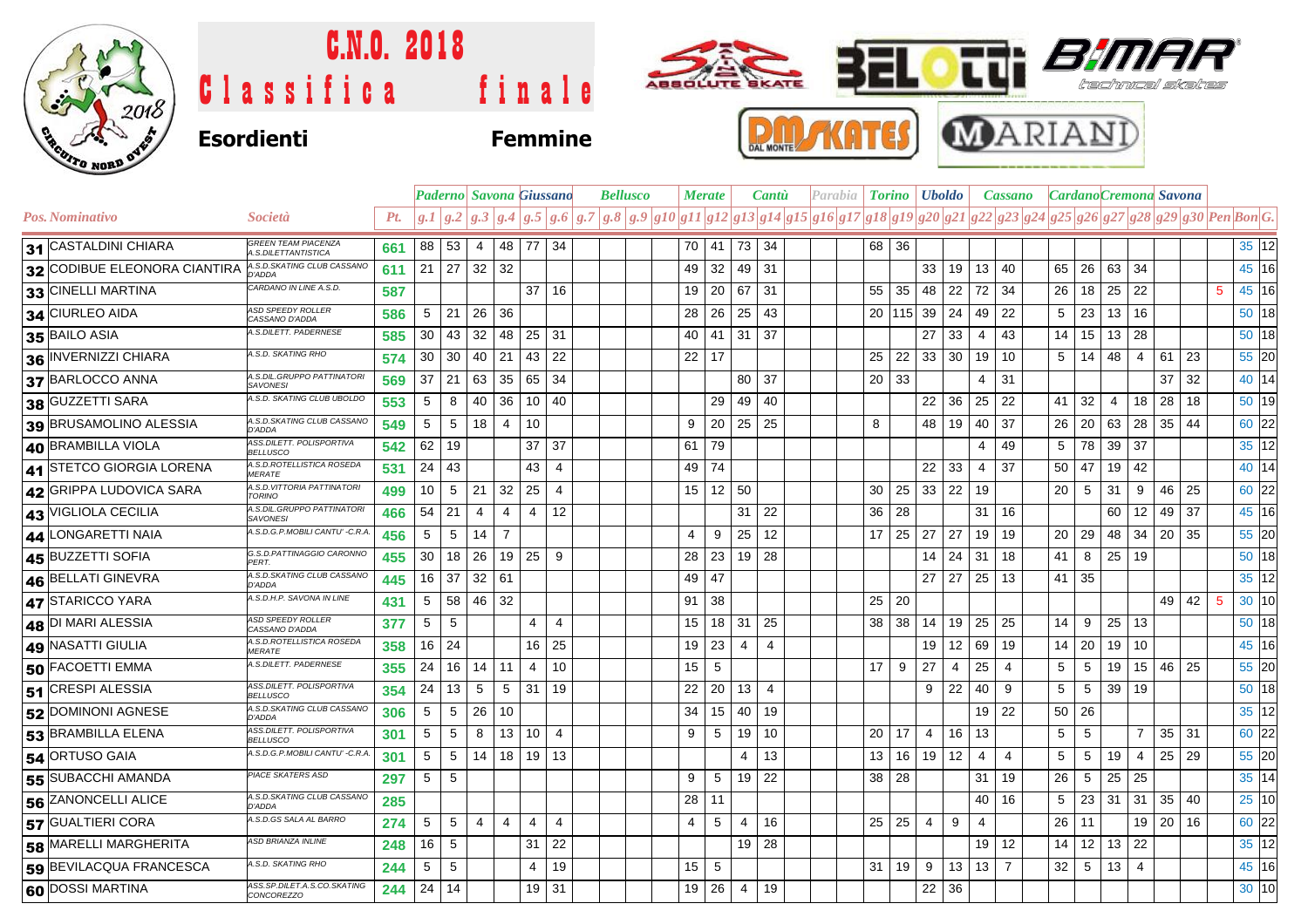

### C.N.O. 2018  $\overline{\mathrm{th}}$   $\overline{\mathrm{B}}$ ABBOLUTE BKATE 32L Classifica finale skultes **MARIANI Esordienti Femmine**





|                            |                                               |     |                 |                 |    |                | Paderno Savona Giussano |                | <b>Bellusco</b> |                                                                                                                                     | <b>Merate</b> |                | Cantu          |  |                 |                     | Parabia <b>Torino Uboldo</b> |                | <b>Cassano</b> |                |  |                 |                 |                |                |    | CardanoCremona Savona |                             |  |
|----------------------------|-----------------------------------------------|-----|-----------------|-----------------|----|----------------|-------------------------|----------------|-----------------|-------------------------------------------------------------------------------------------------------------------------------------|---------------|----------------|----------------|--|-----------------|---------------------|------------------------------|----------------|----------------|----------------|--|-----------------|-----------------|----------------|----------------|----|-----------------------|-----------------------------|--|
| Pos. Nominativo            | <i>Società</i>                                | Pt. |                 |                 |    |                |                         |                |                 | $g.1 g.2 g.3 g.4 g.5 g.6 g.7 g.8 g.9 g10 g11 g12 g13 g14 g15 g16 g17 g18 g19 g20 g21 g22 g23 g24 g25 g26 g27 g28 g29 g30 PenBon G.$ |               |                |                |  |                 |                     |                              |                |                |                |  |                 |                 |                |                |    |                       |                             |  |
| 61 MAGGIO CHIARA           | A.S.DILETT. PADERNESE                         | 211 | $5\phantom{.0}$ | $5\phantom{.0}$ | 8  | 4              | 4                       | $\overline{4}$ |                 | 19                                                                                                                                  | $\sqrt{5}$    | 25             | 9              |  |                 | $31 \mid 16 \mid 4$ |                              | $\overline{4}$ | $\overline{4}$ | $\overline{4}$ |  | $5\phantom{.0}$ | $5\phantom{.0}$ |                |                |    |                       | 50 18                       |  |
| 62 GLAVATSKA YULIYA        | A.S.D.G.P.MOBILI CANTU' -C.R.A                | 208 | $5\phantom{.0}$ | $5\phantom{.0}$ | 14 | $\overline{4}$ | $\overline{4}$          | $\overline{4}$ |                 | 9                                                                                                                                   | $\sqrt{5}$    | 13             | $\overline{4}$ |  |                 |                     |                              |                | $\overline{4}$ | $\overline{4}$ |  | 20              | 5               | $\overline{4}$ | $\overline{4}$ | 25 | 25                    | 50 18                       |  |
| 63 LECCHI ANDREA           | ASS.SP.DILET.A.S.CO.SKATING<br>CONCOREZZO     | 185 |                 |                 |    |                | 37                      | 37             |                 | 40                                                                                                                                  | 23            | 13             | 15             |  |                 |                     |                              |                |                |                |  |                 |                 |                |                |    |                       | $20 \quad 6$                |  |
| 64 BOSATELLI MARIANNA      | ASS.SP.DILET.A.S.CO.SKATING<br>CONCOREZZO     | 176 | 21              | 5               |    | $22 \mid 21$   | 31                      | 15             |                 | 28                                                                                                                                  | 8             |                |                |  |                 |                     |                              |                |                |                |  |                 |                 |                |                |    |                       | $25 \quad 8$                |  |
| 65 CARRONE ALEKSANDRA      | REDBLACK ROLLER TEAM ASD                      | 175 |                 |                 |    | 75 26 31       |                         | 28             |                 |                                                                                                                                     |               |                |                |  |                 |                     |                              |                |                |                |  |                 |                 |                |                |    |                       | $15 \mid 4$                 |  |
| 66 FIORILE TECLA           | CARDANO IN LINE A.S.D.                        | 170 | 75              | $\vert$ 30      |    |                |                         |                |                 |                                                                                                                                     |               |                |                |  |                 |                     |                              |                |                |                |  | 50              | -5              |                |                |    |                       | $10 \quad 4$                |  |
| 67 MAZZARA ELISA           | POLISPORTIVA CALUSCHESE<br>A.S.D.             | 153 | $5\phantom{.0}$ | $5\phantom{.0}$ |    |                | $\overline{4}$          | $\overline{7}$ |                 | 4                                                                                                                                   | 5             | $\overline{4}$ | $\overline{4}$ |  | 16              | 15                  | $\overline{4}$               | $\overline{4}$ | 4              | $\overline{4}$ |  | 5               | 5               | $\overline{4}$ | $\overline{4}$ |    |                       | 50 18                       |  |
| 68 CASERTA VIOLA           | A.S.D. SKATING RHO                            | 153 | $\overline{5}$  | $5\phantom{.0}$ |    |                | $\overline{4}$          | $\overline{4}$ |                 | 4                                                                                                                                   | $\sqrt{5}$    |                |                |  |                 |                     | $\overline{4}$               | $\overline{4}$ | 4              | 4              |  | 5               | 5               | $\overline{4}$ | $\overline{4}$ | 25 | 22                    | 45 16                       |  |
| 69 ISACCHI GIULIA          | A.S.DILETT. PADERNESE                         | 146 | 10              | 5               |    |                | 16                      | $\overline{4}$ |                 | 4                                                                                                                                   | 5             | 19             | $\overline{4}$ |  |                 |                     | $\overline{4}$               | 4              | $\overline{4}$ | 4              |  | 5               | 5               | 4              | $\overline{4}$ |    |                       | 45 16                       |  |
| 70 BOERSMA CLAUDIA SILVANA | POLISPORTIVA CALUSCHESE<br>A.S.D.             | 145 | 5               | $5\phantom{.0}$ | 8  | $\overline{4}$ |                         |                |                 |                                                                                                                                     |               | $\overline{4}$ | $\overline{4}$ |  | 21 <sup>1</sup> | 15                  | $\overline{4}$               | $\overline{4}$ | $\overline{4}$ | $\overline{4}$ |  | 5               | 5               | $\overline{4}$ | $\overline{4}$ |    |                       | 45 16                       |  |
| <b>71 NAVA VALENTINA</b>   | A.S.D.ROTELLISTICA ROSEDA<br><b>MERATE</b>    | 129 | 5               | $5\phantom{.0}$ |    | 10 12          |                         |                |                 |                                                                                                                                     |               |                | $13$ 22        |  |                 |                     |                              |                |                |                |  | 20              | 17              |                |                |    |                       | $25 \quad 8$                |  |
| <b>72 LONGONI MATILDE</b>  | <b>ASD BRIANZA INLINE</b>                     | 122 |                 |                 |    |                |                         |                |                 | 4                                                                                                                                   | 5             | $\overline{4}$ | $\overline{4}$ |  |                 |                     |                              |                |                |                |  | 5               | 5               | $\overline{4}$ | $\overline{4}$ |    | $35$ 22               | 30 10                       |  |
| 73 POLLARA GIADA           | ASS.DILETT. POLISPORTIVA<br><b>BELLUSCO</b>   | 115 | 10              |                 |    | 10   40   22   |                         |                |                 | 4                                                                                                                                   | 14            |                |                |  |                 |                     |                              |                |                |                |  |                 |                 |                |                |    |                       | $15 \quad 6$                |  |
| 74 PIROLA GRETA            | A.S.D. SKATING RHO                            | 100 | 5               | 5               |    | $22$   19   16 |                         | $\overline{4}$ |                 | 4                                                                                                                                   | 5             |                |                |  |                 |                     |                              |                |                |                |  |                 |                 |                |                |    |                       | 20 8                        |  |
| 75 CONCA CECILIA           | A.S.D.ROTELLISTICA ROSEDA<br><b>MERATE</b>    | 99  | 5               | 5               |    |                |                         |                |                 |                                                                                                                                     |               | 13             | $\overline{4}$ |  |                 |                     | 22                           | $\overline{4}$ | 4              | $\overline{4}$ |  |                 |                 | 4              | $\overline{4}$ |    |                       | 30 10                       |  |
| 76 MASTROPIERRO SABRINA    | POLISPORTIVA CALUSCHESE<br>A.S.D.             | 98  | 5               | 5               |    |                |                         |                |                 |                                                                                                                                     |               | 4              | 4              |  | 5               | 21                  | $\overline{4}$               | $\overline{4}$ | $\overline{4}$ | 4              |  |                 |                 | 4              | $\overline{4}$ |    |                       | 30 12                       |  |
| 77 BRAMBILLA CHIARA        | A.S.D.GS SALA AL BARRO                        | 96  |                 |                 |    |                | $\overline{4}$          | $\overline{4}$ |                 | 4                                                                                                                                   | 5             | 4              | $\overline{4}$ |  |                 | $10$ 10             | 4                            | 17             |                |                |  |                 |                 |                |                |    |                       | 30 10                       |  |
| <b>78 BIAGIONI MARTA</b>   | A.S.D.ROTELLISTICA ROSEDA<br><i>MERATE</i>    | 88  | $5\phantom{.0}$ | $5\phantom{.0}$ |    |                | $\overline{4}$          | 19             |                 | 4                                                                                                                                   | 5             | 4              | 4              |  |                 |                     |                              |                | $\overline{4}$ | 4              |  |                 |                 |                |                |    |                       | 30 10                       |  |
| 79 ORIGGI LIA              | A.S.D.SKATING CLUB CASSANO<br>D'ADDA          | 74  | $5\phantom{.0}$ | $5\phantom{.0}$ |    |                |                         |                |                 |                                                                                                                                     |               | $\overline{4}$ | 4              |  |                 |                     |                              |                | $\overline{4}$ | 4              |  | 5               | 5               | 4              | $\overline{4}$ |    |                       | 30 10                       |  |
| 80 PEDRETTI GIULIA         | SKATING CLUB GIUSSANO<br>A.S.D.               | 71  |                 |                 |    |                | 10 <sup>1</sup>         | $\overline{4}$ |                 | 4                                                                                                                                   | 5             |                |                |  |                 |                     | 14                           | $\overline{4}$ |                |                |  | 5               | 5               |                |                |    |                       | $20 \quad 8$                |  |
| 81 DI MURO ALESSIA         | A.S.DIL.GRUPPO PATTINATORI<br><b>SAVONESI</b> | 67  |                 |                 | 38 | 24             |                         |                |                 |                                                                                                                                     |               |                |                |  |                 |                     |                              |                |                |                |  |                 |                 |                |                |    |                       | $5 \mid 2$                  |  |
| 82 GARZONIO CHIARA         | A.S.D.FARO SKATING CLUB                       | 62  | 5               | 5               | 5  | 5              | 4                       | $\overline{4}$ |                 | 4                                                                                                                                   | 5             |                |                |  |                 |                     |                              |                |                |                |  |                 |                 |                |                |    |                       | $25 \quad 8$                |  |
| 83 SACCHI DANIELA          | A.S.D.GS SALA AL BARRO                        | 62  | 5               | 5               |    |                |                         |                |                 | $\overline{4}$                                                                                                                      | 5             |                |                |  |                 |                     | 19                           | $\overline{4}$ |                |                |  |                 |                 |                |                |    |                       | $20 \quad 6$                |  |
| 84 RUSSO EMMA              | A.S.D.ROTELLISTICA ROSEDA<br><i>MERATE</i>    | 60  | 5               | 5               |    |                | $\overline{4}$          | $\overline{4}$ |                 | 4                                                                                                                                   | 5             |                |                |  |                 |                     |                              |                |                |                |  |                 |                 | 4              | $\overline{4}$ |    |                       | $25 \quad 8$                |  |
| <b>85 CROCI ANDREA</b>     | G.S.D.PATTINAGGIO CARONNO<br>PERT.            | 54  |                 |                 |    |                | $\overline{4}$          | $\overline{4}$ |                 |                                                                                                                                     |               | $\overline{4}$ | $\overline{4}$ |  |                 |                     |                              |                |                |                |  | 5               | 5               | $\overline{4}$ | $\overline{4}$ |    |                       | $20 \quad 8$                |  |
| 86 COSTA MARIA SOLE        | A.S.D.ROTELLISTICA ROSEDA<br><b>MERATE</b>    | 53  |                 |                 |    |                |                         |                |                 | 4                                                                                                                                   | 5             | 4              | $\overline{4}$ |  |                 |                     | $\overline{4}$               | $\overline{4}$ | $\overline{4}$ | 4              |  |                 |                 |                |                |    |                       | $20 \quad 8$                |  |
| 87 BORGONOVO EMMA          | ASS.DILETT. POLISPORTIVA<br><b>BELLUSCO</b>   | 53  | 37              | $\vert$ 11      |    |                |                         |                |                 |                                                                                                                                     |               |                |                |  |                 |                     |                              |                |                |                |  |                 |                 |                |                |    |                       | $\vert$ 2<br>5 <sup>5</sup> |  |
| 88 LEONIELLO GIORGIA       | A.S.D.FARO SKATING CLUB                       | 44  |                 |                 |    |                |                         |                |                 |                                                                                                                                     |               | 4              | $\overline{7}$ |  |                 |                     | 9                            | 14             |                |                |  |                 |                 |                |                |    |                       | $10 \mid 4$                 |  |
| 89 BARION JENNI            | A.S.D.ASA CINISELLO COOP<br>LOMBARDIA         | 41  |                 |                 |    |                | $\overline{4}$          | 18             |                 | 4                                                                                                                                   | 5             |                |                |  |                 |                     |                              |                |                |                |  |                 |                 |                |                |    |                       | 10 <sup>1</sup>             |  |
| 90 BAEZ ARIANNA CYNTHIA    | SKATING CLUB GIUSSANO<br>A.S.D.               | 40  |                 |                 |    |                |                         |                |                 | 4                                                                                                                                   | 5             | $\overline{4}$ | 4              |  |                 |                     | 4                            | 4              |                |                |  |                 |                 |                |                |    |                       | $15 \vert 6$                |  |